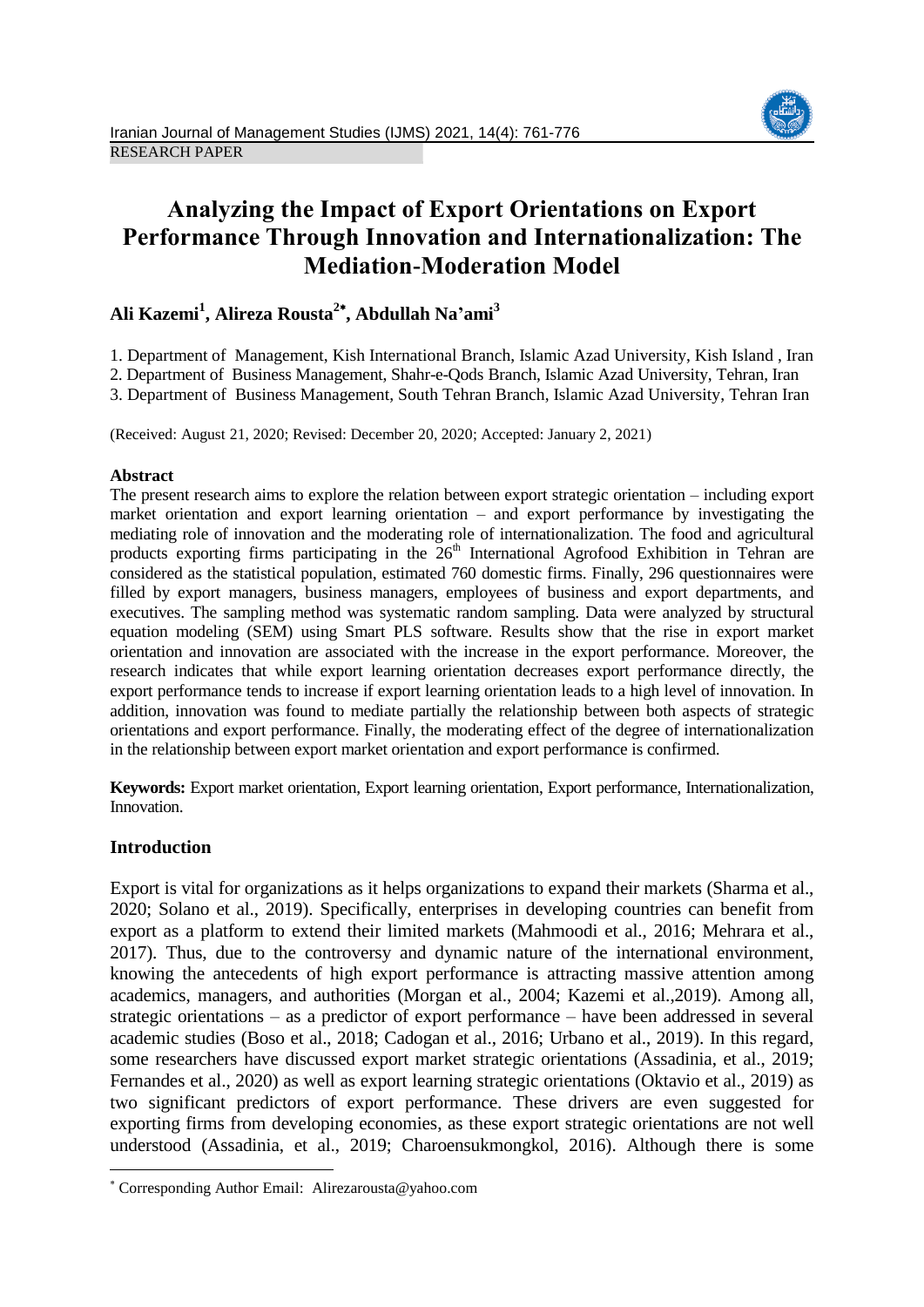research exploring the effect of export learning orientation and export market orientation on export performance, the experimental knowledge on the black box between these relations remains verge. Moreover, previous research shows that strategic export orientations can increase innovation as a critical antecedent of export performance (e.g., Mahmood et al., 2016). Although previous research investigates the mediating effect of innovation in the relationship between market orientation and performance (e.g., Makvandi & Razavi Nejad, 2018), there is a research gap investigating the impact of export learning orientation on export performance mediated by innovation. Thus, we aim to investigate the mediating effect of innovation in this relationship, which is not investigated in previous research. Specifically, the understanding of the mediating mechanisms linking learning orientation and marketing capabilities in developing economies into export performance remains underdeveloped. Moreover, due to the importance of internationalization, we aim to explore the possible moderating impact of the degree of internationalization on the link between export market orientation and export performance.

Iran has diverse and numerous firms in the field of food industries and agricultural products. As a commercial sector, agriculture and food industries can assist the development of non-oil exports due to their specific advantages and features such as climate variability, suitable temperature, variety of land, cheap labor force, economic activity, less dependence on sophisticated technologies, and excellent opportunities to expand production (Javadian & Ganji, 2014; Khalilian & Farhadi, 2002). Putting the food industries and agricultural products among 15 high-priority "export-oriented" industries and setting export targets, including the achievement of \$ 10 billion growth of non-oil exports in 2019, indicate that policymakers consider the food industry and agricultural products as top priority export industries such that based on the defined targets, these industries have been planned to have the second rank in Iran's 2025 Vision Policy.

This research contributes to the current literature in some aspects. To begin with, we address the call by Chabowski et al. (2018) for further survey on internationalization coming from developing economies. Moreover, we address two critical strategic drivers of export performance, namely the export market orientation and the export learning orientation, which have not been sufficiently investigated previously. Although a vast number of market orientation and learning orientation research is concentrated on domestic markets (Makvandi & Razavi Nejad, 2018), issues related to market-oriented and learning-oriented export behavior have not been thoroughly investigated. Thus, scholars have called for further studies with regard to investigating the impact of market orientation and learning orientation on export performance (Zhang & Zhu, 2016). We also explore the mediating effect of innovation through export market orientation and export performance link, which have not been fully investigated in previous research. For example, although some studies have indicated the positive impact of market orientation on export performance (Merrilees et al., 2011; Zhang & Zhu, 2016), some researchers have suggested that market orientation may weaken innovativeness and may result in narrow-minded thoughts (Akman & Yilmaz, 2008). Thus, more studies are required to show the influence of export market orientation and innovation. Finally, we have conceptualized the moderating impact of internationalization in the relationship between export market orientation and export performance, which has not been sufficiently addressed in the previous literature. Given these empirical gaps, the purpose of the current research is to explore the mediating role of innovation and the moderating role of internationalization on the relationship between export strategic orientations and export performance.

This paper is organized as follows: The "Literature Review and Hypothesis Development" section explains previous theoretical and practical literature of export performance, and the relationship between export strategic orientations, innovation, and export performance, proposing the hypotheses and the conceptual model. The Methodology section explains the research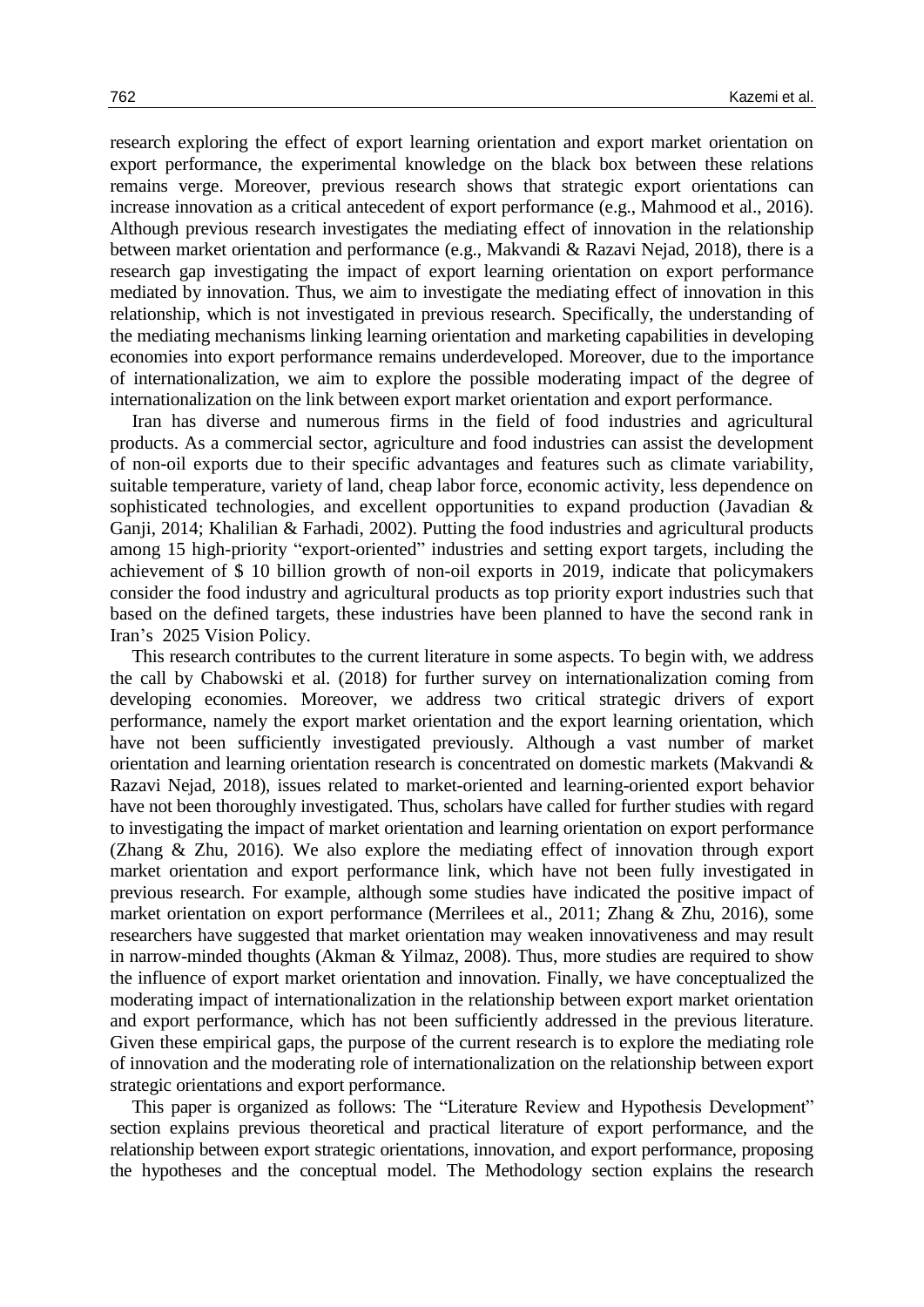measurement and research population and sampling. In the Results section, descriptive statistics, validity and reliability test, and structural model tests are provided. Finally, the discussion and conclusion are explained and limitations and further research directions are highlighted.

## **Literature Review and Hypothesis Development**

## *Export Performance*

Export performance is considered as the degree to which an organization meet its objectives when exporting its products abroad (Navarro et al., 2010). In another definition, export performance is referred to the output of a company's operations for overseas sales in various organizational and environmental conditions (Zehir et al., 2015). Besides, the degree to which the organizations' strategic and financial goals about exporting a commodity abroad are met as a result of scheduling, planning, and executing an export marketing strategy is called export performance (Cadogan et al., 2009). Export performance is considered as the ability of the firm to increase the sales and market share in the international context (Rekarti et al., 2018). Previous studies considered the export performance as a multidimensional construct (Costa et al., 2015; Imran et al., 2020), including objective/quantitative and subjective/qualitative (including attitudes and perceptions) dimensions (Imran et al., 2017). In particular, the amount of sales, the growth in export, and the profitability are greatly utilized by previous scholars to measure the export performance (Imran et al., 2020; Morgan et al., 2004; Shoham, 1998). However, according to Shoham (1998), the managerial satisfaction with the export performance can be used as a subjective measure of export performance. Likewise, Navarro-Garcia et al. (2015) consider export performance with two aspects of sales growth and manager satisfaction, which is close to the view taken in the current study.

## *Export Strategic Orientations and Export Performance*

Strategic orientations are considered as a vital driver of decision-making and action in organizations (Hakala, 2011). Previous research finds different export strategic orientations affecting the export performance, including entrepreneurship orientation (e.g., Ismail, 2016), technology orientation (e.g., Casta et al., 2015), export market orientation (Assadinia, et al., 2019; Cadogan et al., 2016), and export learning orientation (Assadinia et al., 2019). We will examine the effect of market orientation and learning orientation on export performance due to the contradicting results of previous research.

There are different perspectives with regards to market orientation, including customerfocused perspective, behavioral perspective, and cultural perspective. Customer-focused view defines market orientation as a set of principles that prioritize customer's benefits (Alhakimi & Baharun, 2009). Based on the behavioral perspective, market orientation is defined as the capacity of a firm to generate, disseminate, and employ high-quality information regarding customer needs and its competitors (Cadogan et al., 2009; Imran et al., 2017; Kayabasi et al., 2016; Jamshidi & Rousta, 2021). In terms of cultural perspective, market orientation is considered as the corporate culture which is engaged in creating further worth for customers and, consequently, long-lasting organizational performance.

Accordingly, the present study concentrates on the behavioral perspective of export market orientation as it is extensively applied to predict export performance (Charoensukmongkol, 2020; Imran et al., 2018; Navarro-Garcia et al., 2015). In this regard, Cadogan et al. (2003) defined market orientation as a procedure that involves the creation of intelligence with regards to the firm's export activities; the dissemination of such intelligence among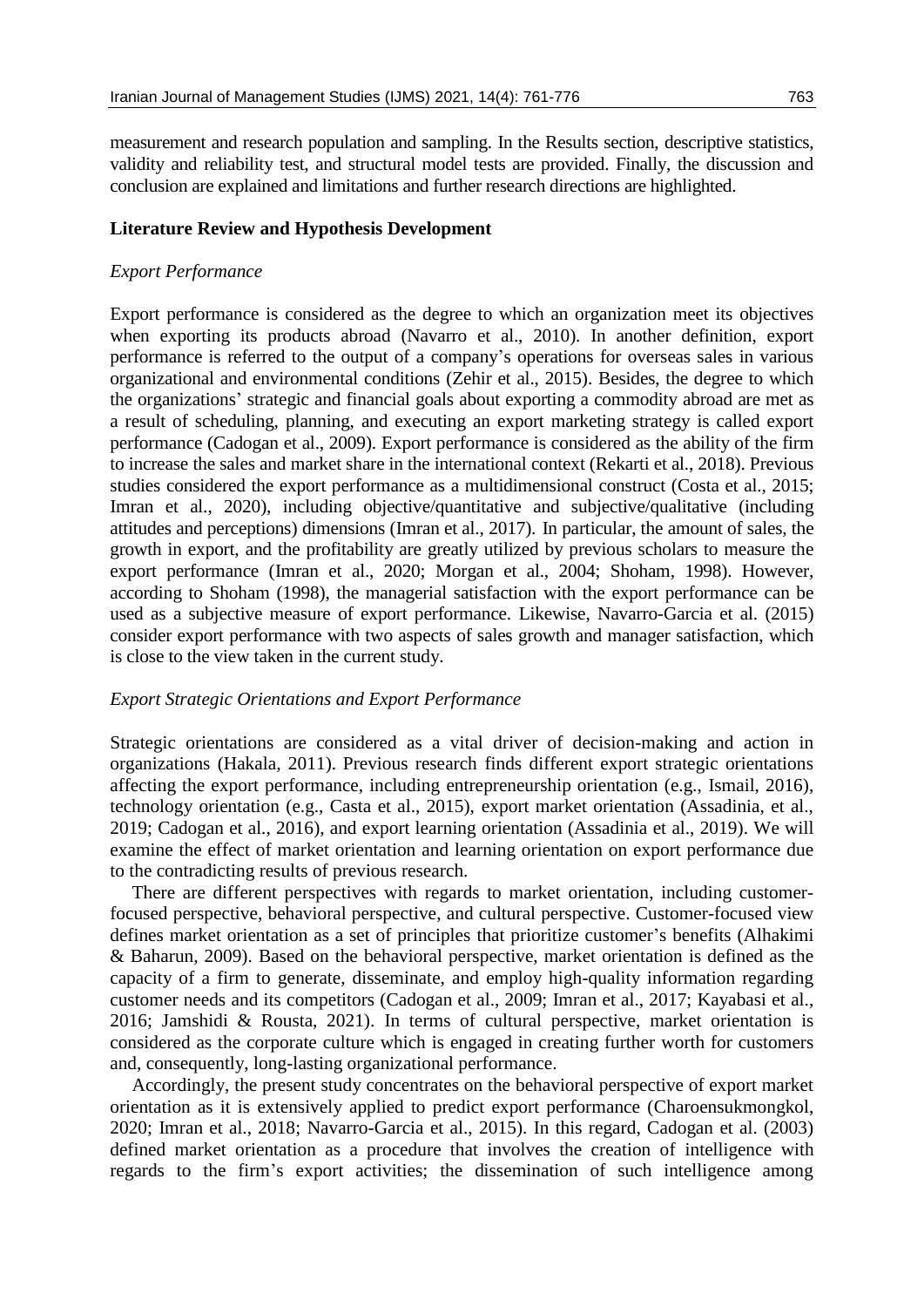departments, and employment of appropriate responses to export customers and competitors to address excellent values for customers. Kirca et al. (2005) argued that market orientation is a concept in need of more exploration, especially in international firms. Some research has linked the export market orientation with export performance (e.g., Imran et al., 2017; Kayabasi et al., 2016; Lin & Peng, 2014). For example, Zhang and Zhu (2016) connected the export market orientation and the export return, revenue growth, and market share. Likewise, Abiodun and Mahmood (2015) have shown the marketing capability to increase the performance of the company. However, previous studies show contrastive results with regard to the relation between export market orientation and export performance. For example, while Singh and Mahmood (2013) showed the positive effect of export market orientation on export performance, Cadogan et al. (2016) and Celec et al. (2014) found a insignificant relationship between these two variables. Therefore, the following hypothesis is suggested:

H1: Export market orientation positively impacts export performance.

Learning orientation refers to the extent to which organizations acquire information through market evolution, expectations and needs, rival operations, and the technological progress in producing unique products or services that are better than those of the competitors (Mahmood et al., 2016; Oktavio et al., 2019). Accordingly, learning orientation is considered as an organization value that influences its preference to generate and employ knowledge (Harvey et al., 2019; Zhao et al., 2011) and the management dedication to endorse a culture that enhances the learning orientation (Real et al., 2014). Previous studies have shown that firms' tendency to learn is significantly related to performance (Cho & Lee, 2020; Oktavio et al., 2019; Tajeddini, 2016a). However, there have also been studies that indicate a negative relationship between the two (Ho and Wang, 2015). Moreover, there are studies demonstrating that learning orientation could not predict organizational performance (e.g., Chang et al., 2015). Given these ambiguities about the relationship between learning orientation and performance, some researchers have suggested that further research is needed in this regard. Specifically, Real et al. (2014) state that the degree to which learning orientation affects the performance depends on circumstances because this phenomenon crosses the channel of organizational styles and processes. Based on the results of the study by Assadinia et al. (2019), the export learning orientation has a positive effect on the export performance. Considering these discussions, we propose the following hypothesis:

H2: Export learning-orientation positively influences export performance.

## *Innovation and Export Performance*

Nowadays, innovation has been considered as a requirement for every firm due to competition in the market, globalization, and rapid improvement of technology (Kalkan et al., 2014). Innovation is defined as the creation for novel ideas in the workplace (Onağ et al., 2014; Fatemi et al., 2021). Another definition refers to the adoption of a new instrument, method, strategy, platform, procedure, product, or service that can be sold by a firm, and is unique to the organization (Hult et al., 2004). The concept of innovation refers to the successful and useful applications of creative ideas in the organization (Ghasempour Ganji et al., 2020; Mairesse & Wu, 2019; Wu et al., 2020).

The effect of innovation on the firm's performance has been addressed in some studies (e.g., Tajeddini, 2016b). In particular, Hamelink and Opdenakker (2019) and Bayraktar et al. (2017) found that innovation affects the export firm's performance. They showed that a firm's growth is positively related to the innovation in the production and marketing of goods, besides innovation through organizational procedures. Firms with a high level of innovation have great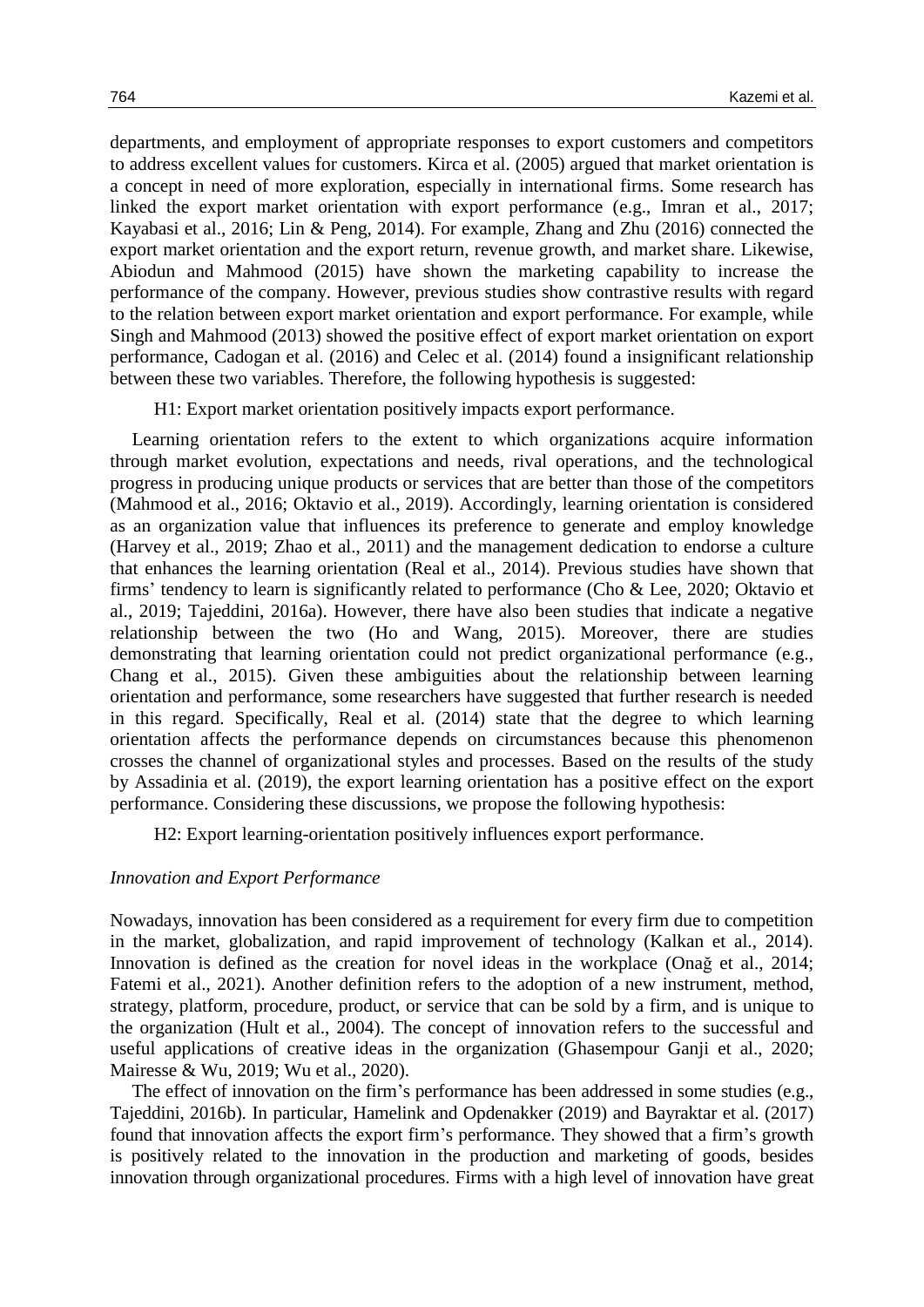capacity to produce new goods for the global markets. Therefore, such an organization tends to arrange higher exports than firms with no innovation activities. Innovation is crucial for the maintenance of a competitive advantage and the long-lasting advancement (Battisti et al., 2019; Liu & Xie, 2020; Udriyah et al., 2019). Some other studies approve that diverse kinds of innovation increase export performance directly or indirectly (Bodlaj et al., 2020; Rauf et al., 2019; Reçica et al., 2019). Thus, we propose the next hypothesis:

H3: Innovation positively influences export performance.

## *Export Market Orientations, Export Learning Orientations, and Innovation*

The market-orientated international organizations show a high level of innovation and consequently address more export performance (Lim et al., 2017; Mahmoud et al., 2016; Zhang & Zhu, 2016). This indicates that export market orientation drives new ideas to serve unique goods or services (Mahmoud et al., 2016), reducing the chance of failure of new products (Carmen & José, 2008). According to Zhang and Zhu, (2016), exporting enterprises with high levels of market orientation activities have more chance to be innovative; therefore, they tend to gain increasing export performance. Although there have been a few studies on the mediating impact of innovation in the relationship between export market orientation and export performance (e.g., Mahmoud et al., 2016; Zehir et al., 2015), there is the lack of sufficient empirical surveys in this context. Thus, according to previous points, the following hypotheses are suggested:

H4: Export market-orientation positively influences innovation.

H5: Innovation acts as a mediator through the relationship between export market orientation and export performance.

Export learning orientation is connected with the creation and development of new knowledge about customers and competitors (Serna et al., 2016), which is critical in the innovation and performance of the firm (Amara et al., 2008). Thus, learning-oriented organizations tend to improve intangible assets and show more innovation (Rhee et al., 2010). Serna et al. (2016) and Oktavio et al. (2019) have shown that export learning orientation is closely connected with innovation in products, services, and processes. Oktavio et al. (2019) has demonstrated the positive effect of learning orientation on innovation. Based on a study by İmamoğlu et al. (2019), learning orientation predicts innovation and performance of the firm. According to Jonaeidi and Aghdasi (2016) research, organizational learning affects organizational performance throughout corporate innovation. However, the majority of the previous studies have been done on the domestic industries, and there is a lack of empirical studies in the context of exporting companies. Then, to fill this research gap, we suggest the following hypothesis:

H6: Export learning-orientation positively influences innovation.

H7: Innovation acts as a mediator through the relationship between export learningorientation and export performance.

# *The Moderating Effect of the Degree of Internationalization*

Internationalization is defined as the management commitment to foreign sources of revenue (Piercy, 1981). Due to the little knowledge about other countries and a tendency to decrease the uncertainty, enterprises generally begin with a low-risk mode that involves indirect export, selling products to the intermediary agent in the target market. Afterward, they employ direct exporting with the establishment of the agent in the target country (Lin & Peng, 2014). To measure the degree of internationalization, scholars consider the scale and scope of export activities. The scale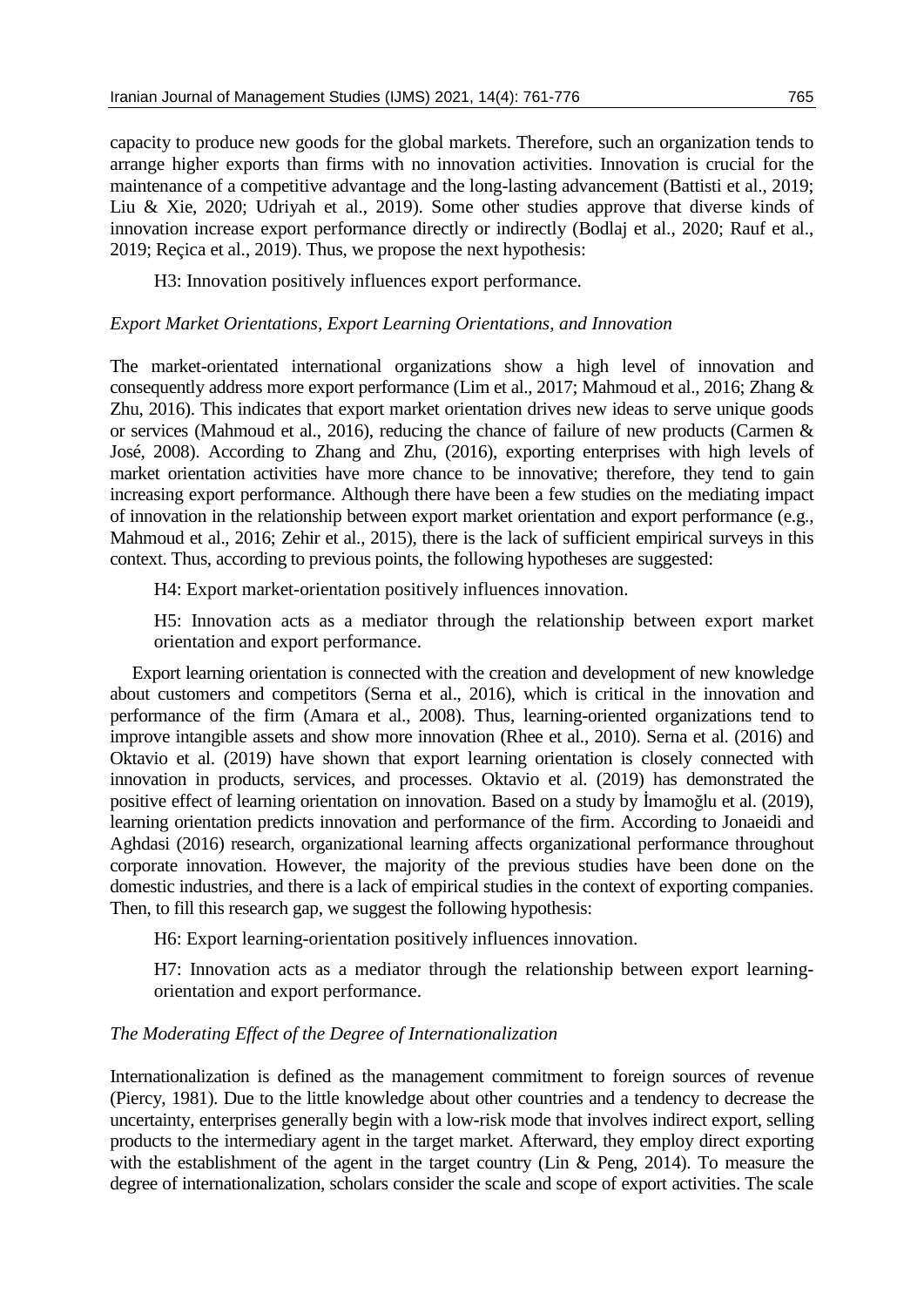of export regards the ratio of export volume to the overall operations of the firm, while the scope of export operations takes into account the countries in which the enterprise does business or views as a market (Cadogan et al., 2009). The degree of internationalization reveals not only an exporter's progress in foreign markets but also the impacts of export market-oriented activities on the export performance. Enterprises with a low degree of internationalization have fewer calls for export market-oriented operations, and consequently archive lower export performance (Lin & Peng, 2014). The moderating impact of internationalization in the export market orientation and export performance relationship has been investigated in a few studies (e.g., Cadogan et al., 2009; Kazemi et al., 2019; Lin & Peng, 2014), and it needs to be explored more. Therefore, we argue that the degree of internationalization reinforces the effect of export market orientation on export performance. Thus, the following hypothesis is suggested:

H8: The degree of internationalization moderates the effect of export market orientation on export performance.

According to the previous theatrical and empirical arguments, the conceptual model of the research can be represented as follows:



**Fig. 1.** The Conceptual Model

# **Methodology**

# *Research Measurement*

To measure export market orientation, we employed six questions adapted from Hoang (2015) research, considering two dimensions (i.e., intelligence dissemination and intelligence responsiveness). Four questions measuring export learning orientation were designed based on the paper of Assadinia et al. (2019) that addresses commitment to learning, shared vision, and openmindedness. To measure innovation, Baker and Sinkula's (1999) scale was employed. We also measured export performance by two components, namely managers export satisfaction and sales growth adopted, which were adopted from Navarro-Garcia et al. (2015), Cavusgil and Zou (1994), and Navarro et al. (2010). Lastly, we adopted three questions from Lin and Peng (2014) to measure two critical aspects of the degree of internationalization, i.e., the scale and the scope of internationalization. Five-point Likert scales were employed in this survey.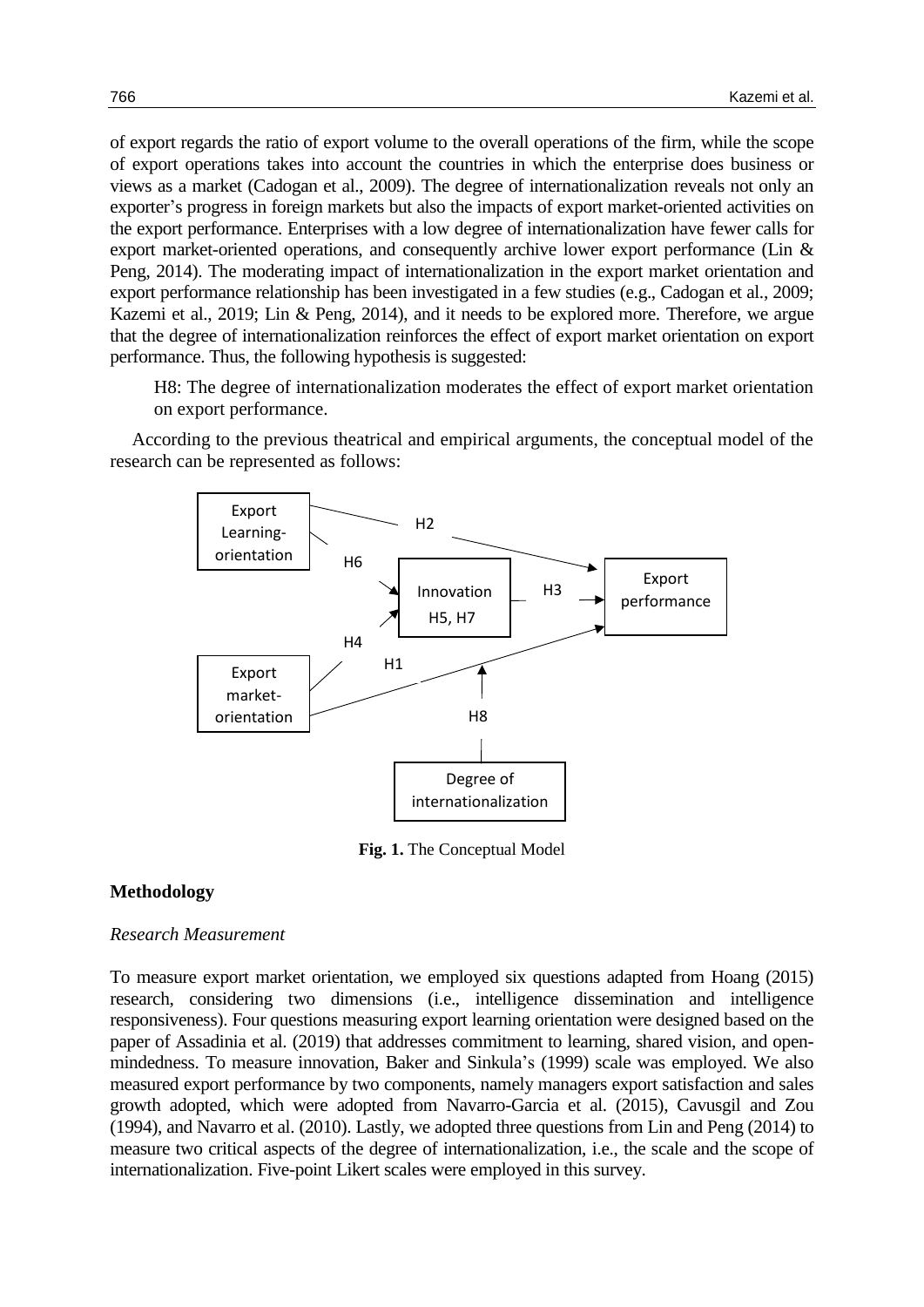#### *Research Population and Sampling*

The present study is conducted over twelve months from the first three months of 2018 to the first three months of 2019. In the present study, the firms that exported non-oil products to other countries constituted the statistical population of the research. Nonetheless, researchers tended to select firms that only exported food and agricultural products as the target population. On the other hand, due to lack of access to all firms exporting these products throughout the country because of the lack of cooperation of Iran Chamber of Commerce, Industries, Mines and Agriculture (ICCIMA) and limited research budget, the study sample was selected to be the food and agricultural products exporting firms in Tehran. The sampling frame consisted of the food and agricultural exporting firms that had participated in the  $26<sup>th</sup>$ International Agrofood Exhibition, whose information was obtained from the Iran Agrofood website. Besides, the sampling unit was considered to be the organization, and the researchers selected the study sample from the community using random sampling, based on the food and agricultural products exporting firms list, which was estimated to be 760 domestic firms presented at the exhibition. The questionnaires were filled by export managers, business managers, employees of business and export departments, and executives.

To avoid sampling bias, the methods based on statistical equations were used to determine the appropriate sample size that was representative of the studied community. Naturally, the model with more predictive variables has a larger sample size. Dividing the research model into a regression model with four variables, the sample size was determined based on the regression model using SPSS Sample Power. The results show that with the type I error of 1%, the type II error of 20%, the results accuracy of 99%, and the test power of 80%, a sample size of 325 were estimated based on the small effect size of 0.05 so that it could be claimed that the sample size could ensure the predictability and generalizability of the results. Additionally, with a 10% increase in the distribution of questionnaires, 357 questionnaires were distributed, and 314 questionnaires were received from the participants. Thus, the response rate to the survey has been 88% in this study. After collecting the data and pre-processing them, it was recognized according to the method presented by Hair et al. (2014) that 18 participants had answered the questions indifferently and they had to be removed from the research, because their answers were scattered, causing the reduction in the model fit. After eliminating these participants and doing all the preprocessing, 296 questionnaires were finally selected for inclusion in the present study.

## **Results**

#### *Descriptive Statistics*

In the descriptive statistics section, the results show that among the respondents to the present questionnaire, 22.3% were women, and 77.7% were men. Three percent of respondents were 25-30 years old, 21.6% were 30-35 years old, 37.5% were 35-40 years old, 27% were 40-45 years old, and 10.8% were over 45 years. On the other hand, 51% of respondents were married, and 49% were single. With regard to educational degree, 44.9% of respondents had a bachelor's degree, 28.8% had a master's degree, 17% had a diploma or lower, 6.8% had an associate's degree, and 2.7% had a doctorate or a higher degree.

#### *Validity and Reliability*

The face validity of the questionnaire (the data collection instrument) was first confirmed based on the expert opinion and the sample subjects. Then, the content validity of the survey was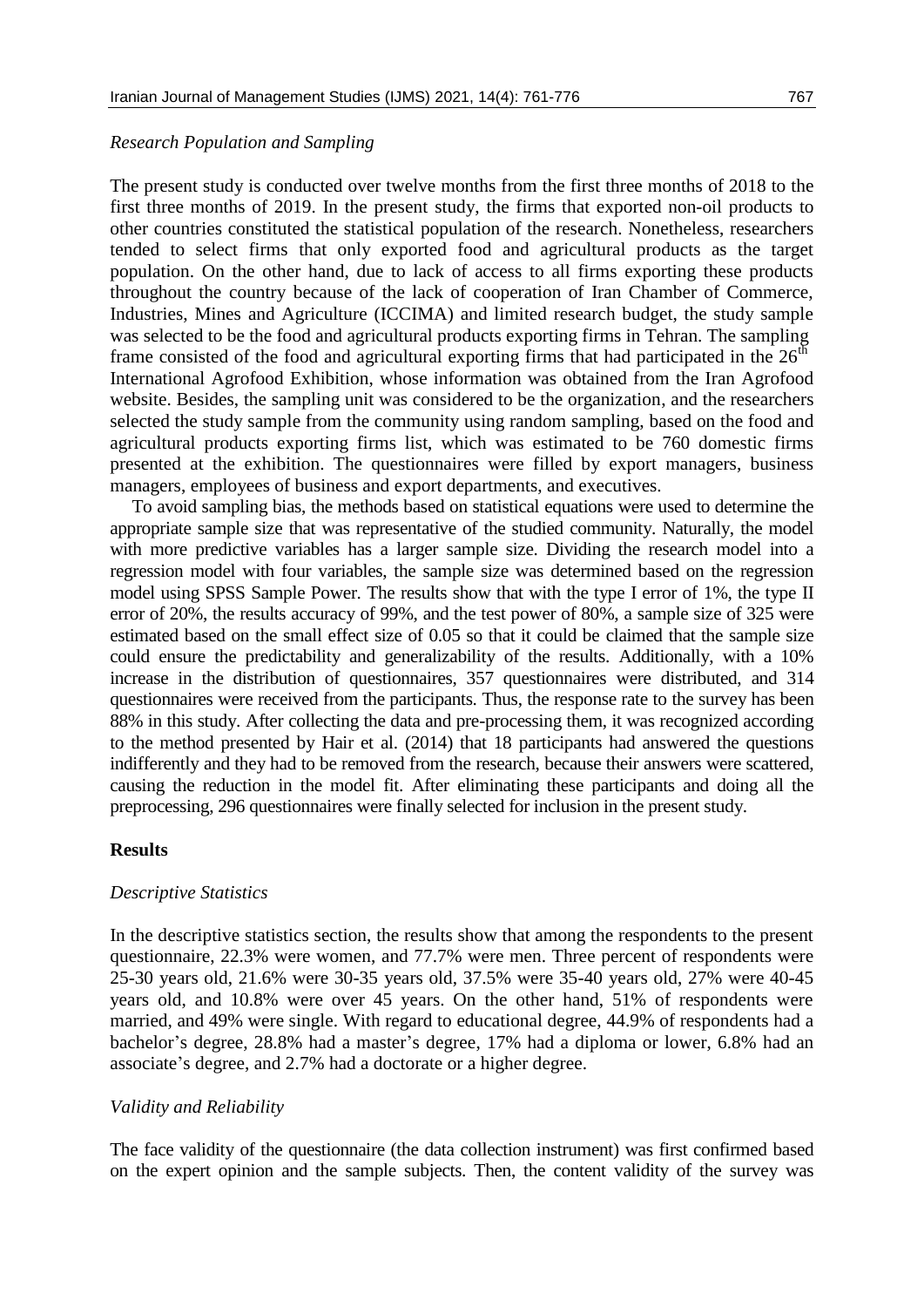evaluated by eight experts and professors in the field of the food and agricultural products export and the questions that reduced the quality of the research model were edited or eliminated according to the formulas presented by Lawshe (1975) . To test the reliability and validity of the measurement model, factor loading, composite reliability (CR), Average Variance Extracted (AVE) and Cronbach's Alpha were estimated using Smart PLS3, as shown in Table 1.

| <b>Table 1.</b> Measurement Model Validity and Reliability                                         |                          |                     |       |            |
|----------------------------------------------------------------------------------------------------|--------------------------|---------------------|-------|------------|
| <b>Item</b>                                                                                        | <b>Factor</b><br>loading | Cronbach's<br>alpha | CR    | <b>AVE</b> |
| <b>Export market orientation</b>                                                                   |                          |                     |       |            |
| <b>Generation</b>                                                                                  | 0.901                    | 0.728               | 0.744 | 0.660      |
| GI1- Our company examines the possible effects of changes in the export                            |                          |                     |       |            |
| environment regularly.                                                                             | 0.919                    |                     |       |            |
| GI2- Our company regularly collects information on trends related to its                           |                          |                     |       |            |
| major export markets (regulations, technological advancements, and                                 |                          |                     |       |            |
| economics).                                                                                        | 0.834                    |                     |       |            |
| GI3- Our company obtains a lot of information about understanding the                              |                          |                     |       |            |
| factors that affect the needs of foreign customers and their priorities.                           |                          |                     |       |            |
| <b>Dissemination</b>                                                                               |                          | 0.880               | 0.852 | 0.658      |
| DI1- Vital information about export market trends (law, technology) always                         | 0.802                    |                     |       |            |
| reaches decision-makers promptly.                                                                  |                          |                     |       |            |
| DI2- Information about our competitors' efforts is provided to the related                         |                          |                     |       |            |
| employees immediately.                                                                             | 0.860                    |                     |       |            |
| DI3- Information that might affect the way we serve our export customers is                        |                          |                     |       |            |
| supplied to the export department quickly.                                                         | 0.772                    |                     |       |            |
| <b>Responsiveness</b>                                                                              |                          |                     |       |            |
| RI1- We always respond immediately to intense competition that might                               |                          | 0.923               |       |            |
| endanger our main export markets.                                                                  | 0.814                    |                     |       |            |
| RI2- We always respond quickly to significant changes in the price of                              |                          |                     |       |            |
| competitors' products.                                                                             | 0.822                    |                     |       |            |
| RI3- We always respond promptly once our competitors set a campaign                                |                          |                     |       |            |
| aimed to attract our foreign customers.                                                            | 0.796                    |                     |       |            |
| <b>Export learning orientation</b>                                                                 |                          | 0.865               | 0.861 | 0.692      |
| EL1- Learning is considered as the principal value of the firm.                                    | 0.738                    |                     |       |            |
| EL2- It is widely accepted in the company that when we are not involved in                         | 0.890                    |                     |       |            |
| learning, we threaten the future of the firm.                                                      |                          |                     |       |            |
| EL3- Each employee of the firm has a well-presented outlook of vision,                             | 0.849                    |                     |       |            |
| goals, and mission of the company.                                                                 |                          |                     |       |            |
| EL4- We set a high value on open-mindedness.                                                       | 0.844                    |                     |       |            |
| <b>Innovation</b>                                                                                  |                          | 0.772               | 0.840 | 0.639      |
| INNO1- The extent of product differentiation.                                                      | 0.796                    |                     |       |            |
| INNO2- The rate of a new product of the firm in comparison to the leading                          | 0.879                    |                     |       |            |
| competitor.                                                                                        | 0.714                    |                     |       |            |
| INNO3- The rate of new product success in comparison with the most                                 |                          |                     |       |            |
| significant competitor.                                                                            |                          |                     |       |            |
| Degree of internationalization                                                                     |                          | 0.805               | 0.729 | 0.541      |
| DOI1- Total export sales turnover (percentage).                                                    | 0.918                    |                     |       |            |
| DOI2- The countries to which the firm exports.                                                     | 0.837                    |                     |       |            |
| DOI3- Which continents has the firm exported to: Europe, Asia, America, or                         | 0.815                    |                     |       |            |
| Africa.                                                                                            |                          |                     |       |            |
| <b>Export performance</b>                                                                          |                          | 0.913               | 0.850 | 0.655      |
| <b>Sale growth (SG)</b><br>(Scale: negative growth, no growth, 1-10% growth, 10-20% growth, 20-30% |                          |                     |       |            |
| growth)                                                                                            |                          |                     |       |            |
| SG1- The sale of products and its changes in 2016                                                  | 0.835                    |                     |       |            |
| SG2- The sale of products and its changes in 2017                                                  | 0.820                    |                     |       |            |
| SG3- The sale of products and its changes in 2018                                                  | 0.770                    |                     |       |            |
| <b>Satisfaction from export</b>                                                                    |                          | 0.893               | 0.888 | 0.664      |
| SAT1- Improvement of the company image in the international market                                 | 0.789                    |                     |       |            |
| during the past three years.                                                                       |                          |                     |       |            |
| SAT2- Satisfaction with the export benefits during the past three years.                           | 0.864                    |                     |       |            |
| SAT3- Increase in the market share during the past three years.                                    |                          |                     |       |            |
| SAT4- Satisfaction with the international development of the company                               | 0.805                    |                     |       |            |
| during the past three years.                                                                       | 0.801                    |                     |       |            |

**Table 1.** Measurement Model Validity and Reliability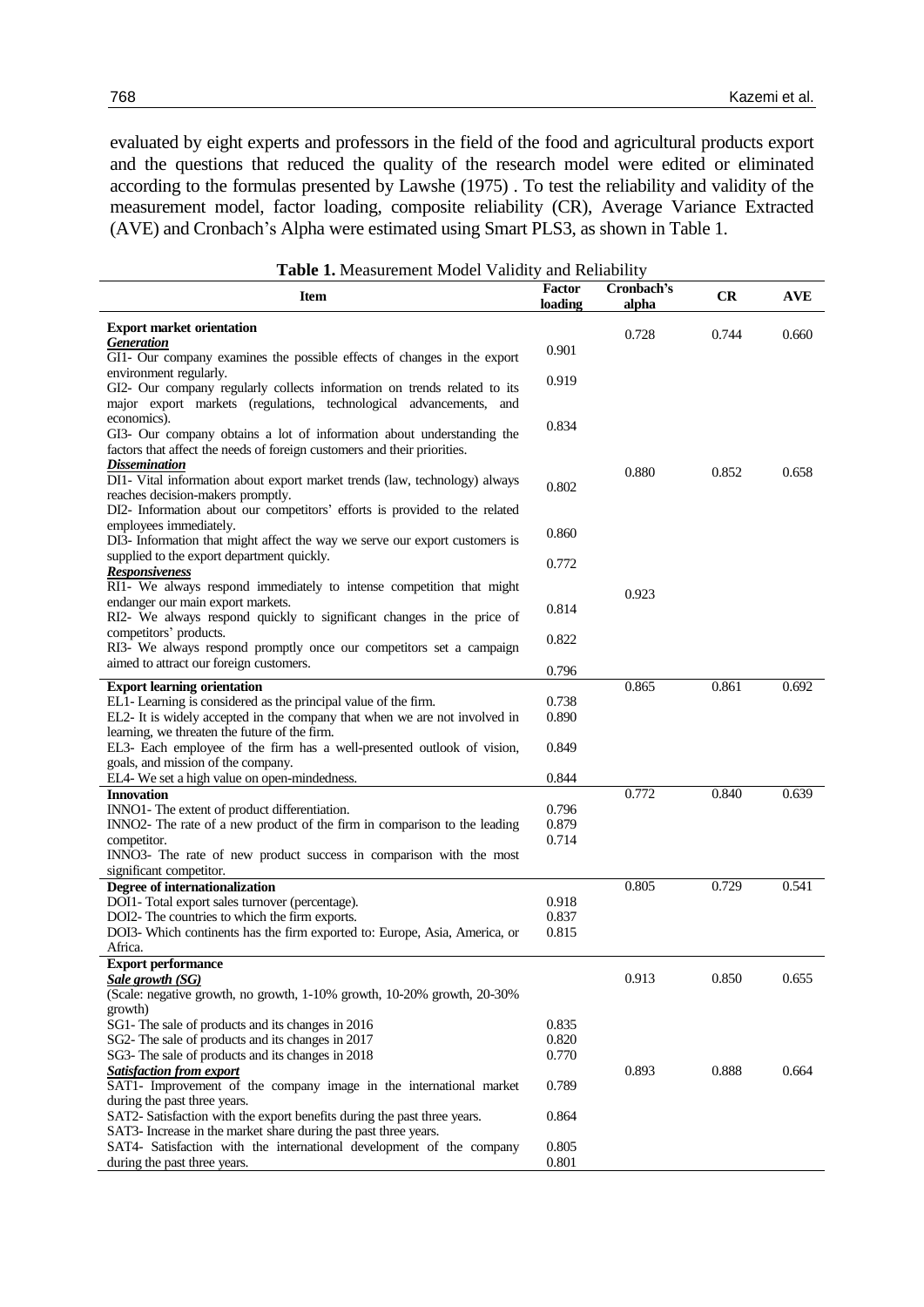According to Table 2, all factor loadings were more than 0.7, which met the satisfactory criteria (Barclay et al., 1995; Jamshidi et al., 2019). Moreover, the composite reliability of each variable was above 0.7, showing suitable reliability (Hair et al., 2014; Meijani et al ,.2021). The Cronbach's α values were also above 0.7, demonstrating acceptable reliability rates. AVE was employed to measure convergent validity, which was found to be higher than the satisfactory point of 0.5 (Hair et al., 2014).

# *Structural Model Test*

To test the structural model, a bootstrapping resampling method (with 296 samples) was employed to estimate the regression between variables, as shown in Figure 2.



**Fig. 2.** Hypothesis Testing (T-Value Model)

To validate the measurement model, all coefficients of determination values (R2) were appropriate (export performance: 0.781; innovation: 0.562). Moreover, as Q2 values of all endogenous components were positive (Urbach & Ahlemann, 2010; Rousta and Jamshidi, 2019), the predictive relevance of the model was confirmed (Export performance: 0.312; Innovation: 0.229). Based on Figure 2, all relations of the research were supported, as the Tvalue of each relation is more than 1.96. Accordingly, the result of hypothesis testing is provided in Table 2.

| <b>Table 2.</b> Hypothesis Testing |  |
|------------------------------------|--|
|                                    |  |

| Path                                                |          | <b>T-value</b> | <b>Effect</b><br>status | <b>Result</b> |
|-----------------------------------------------------|----------|----------------|-------------------------|---------------|
| Export performance<br>Innovation                    | 0.179    | 2.781          | positive                | Supported     |
| Export market orientation<br>export performance     | 0.336    | 5.356          | positive                | Supported     |
| Export learning orientation -<br>export performance | $-0.274$ | 4.650          | Negative                | Supported     |
| Export market orientation<br>Innovation             | 0.535    | 11.843         | positive                | Supported     |
| Export learning orientation -<br>Innovation         | 0.246    | 3.936          | positive                | Supported     |
| The moderating role of internationalization         | 0.144    | 2.081          | positive                | Supported     |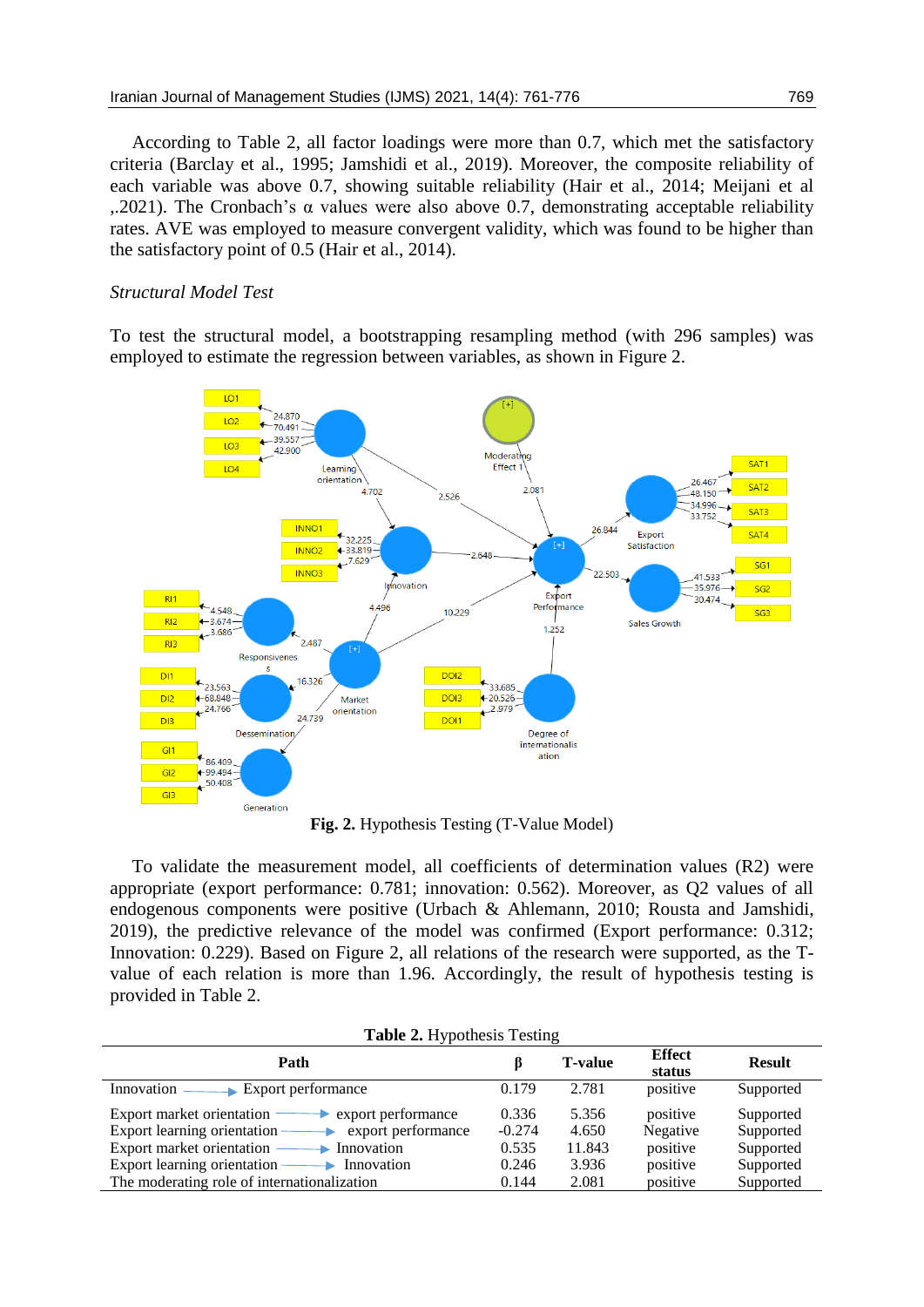To test the mediation hypothesis (H7, H5), we adopted Baron and Kenny's (1986) method. Thus, the research model was run before and after the introduction of innovation as the mediating variable. Baron and Kenny (1986) stated that if the impact of the dependent variable before and after the entry of the mediating variable is significant, we have a partial mediation. If the impact of the independent variable on the independent variable is significant before the introduction of the mediating variable but it turns insignificant after the entry of the mediator, the situation can be referred to as a full-mediation effect. The results of testing the mediating impact of innovation in the relationship of learning orientation and market orientation with export performance are shown in Table 3.

| <b>Table 3.</b> The Mediation Test                                |          |                                                    |          |                                            |                                            |  |
|-------------------------------------------------------------------|----------|----------------------------------------------------|----------|--------------------------------------------|--------------------------------------------|--|
| path                                                              |          | <b>Before the</b><br>introduction of<br>innovation |          | After the<br>introduction of<br>innovation | <b>Results</b>                             |  |
|                                                                   |          | <b>T-value</b>                                     |          | <b>T-value</b>                             |                                            |  |
| Market<br>orientation-><br>export<br>performance                  | 0.429    | 7.560                                              | 0.339    | 5.436                                      | H5<br>(partial)<br>Supported<br>mediation) |  |
| orientation<br>Learning<br>$\rightarrow$<br>export<br>performance | $-0.329$ | 6.00                                               | $-0.335$ | 6.646                                      | (partial)<br>Supported<br>H7<br>mediation) |  |

According to Table 3, the mediating impact of innovation in the connection between both dimensions of strategic orientation and export performance was supported (H5, H7).

#### **Discussion and Conclusion**

The results of the current survey demonstrate that the export market orientation can predict export performance; thus, the H1 hypothesis has been accepted ( $\beta = 0.336$ , t-value =5.356). This is congruent with the studies of Wang (2008) and Real et al. (2014).

The second hypothesis about the positive effect of learning orientation on export performance was rejected ( $\beta$  = -0.274, t-value = 4.650). This result shows that there is a negative significant effect between learning orientation and export performance. Our findings show that learning alone, despite its high efficiency, is not sufficient for the company's success. The effect of export learning orientation on export performance, in conditions of high psychological distance in foreign markets, can be negative (Chen et al., 2014). Moreover, Chen et al., (2014) confirmed that learning has a negative impact on the performance of a company, because during the learning process, some stakeholders may opportunistically use this knowledge and the secret of technology to their personal advantage without the consent of the company.

Moreover, the results of this study show that innovation has a positive effect on export performance ( $\beta$  = 0.179, t-value = 2.781), and the H3 hypothesis has been confirmed with a probability of 99%. A meta-analysis has shown that even a small increase in innovation leads to positive effects on performance (Rosenbusch et al., 2011), mainly because innovators are the first who can have a competitive advantage in situations where learning and experience are significant barriers to the firm. Literature shows a positive relationship between the technological innovation of firms and export activities (Azar & Ciabuschi, 2017). Moreover, the hypothesis of the effect of innovation on export performance has been confirmed in studies by Oktavio et al. (2019) and Cieślik and Michałek (2017).

The fourth hypothesis of the present study was also confirmed ( $\beta$  = 0.535, t-value  $=$ 11.843). it was shown that export market orientation affects innovation positively. Marketoriented firms are more prone to the initiative (Küster & Vila, 2011) because market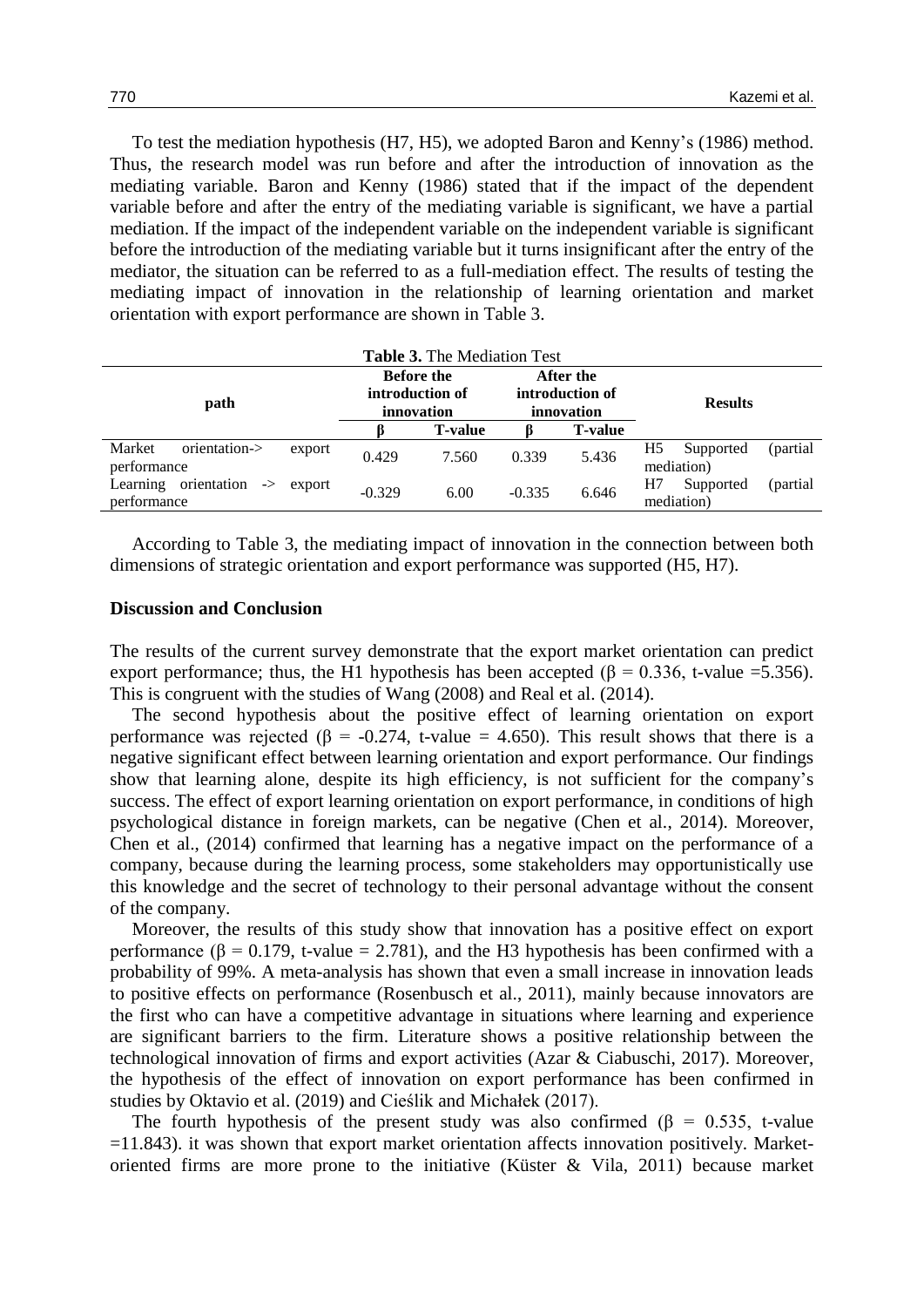orientation means trying to develop new strategies to respond to changing customer needs and wants, thus increasing innovation in the international markets. Moreover, the fifth hypothesis, which was about the mediating effect of innovation on the relationship between export market orientation and export performance, was supported (see Table 3). The findings of this research show that innovation acts as a partial mediator between the export market orientation and export performance. Likewise, Mahmoud et al. (2016) and Zhang & Zhu (2016) have shown that market-orientated exporters show a high level of innovation, and thus address more export performance.

H6 is also supported, confirming the positive impact of learning orientation on innovation. This finding is similar to those of the previous studies. For instance, Serna et al. (2016) and Rhee et al. (2010) found that the export learning orientation is associated with innovation. Similarly, Oktavio et al. (2019) showed that export learning orientation is closely related with innovation in products, services, and processes.

H7 is partially accepted. That is to say, innovation partially mediates the impact of export learning orientation and export performance. Companies with high level of learning orientations tend to show innovative behaviors that enhance the efficiency of their staffs and the performance of the company (Jonaeidi & Aghdasi, 2016).

Lastly, the moderating impact of internationalization on the relationship between market orientation and export performance is supported by the collected data. This result is inconsistent with the findings of Lin and Peng (2014) and Cadogan et al. (2009), showing that the degree of internationalization strengthens the impact of market orientation on export performance.

This research contributes to previous literature in some ways. Firstly, it fills the literature gap and conceptualizes the model to analyze the effect of market orientation and learning orientation in order to predict export performance directly. It also measures the indirect impact on export performance through product innovation. The findings of this study strengthen previous studies and show that both learning orientation and market orientation are important for thriving innovation-based performance. Moreover, we investigated the moderating effect of internationalization on the relationship between market orientation and export performance, which is not sufficiently investigated in the previous studies.

# **Limitation and Further Research Direction**

There are a few limitations in this research that need to be addressed when interpreting the obtained findings. Firstly, we considered just one moderating effect in the model; other potential moderators can be considered by researchers, such as physical distance or corporate social responsibility. Moreover, we acknowledged the impact of one market orientation on innovation and export perforce. However, other researchers can address the impact of each market orientation dimension on these variables. Moreover, we measured innovation by a few questions, considering it as a single-dimension component; other scholars might extend the model by considering different types of innovation, including process innovation, technology innovation, marketing innovation, and administrative innovation.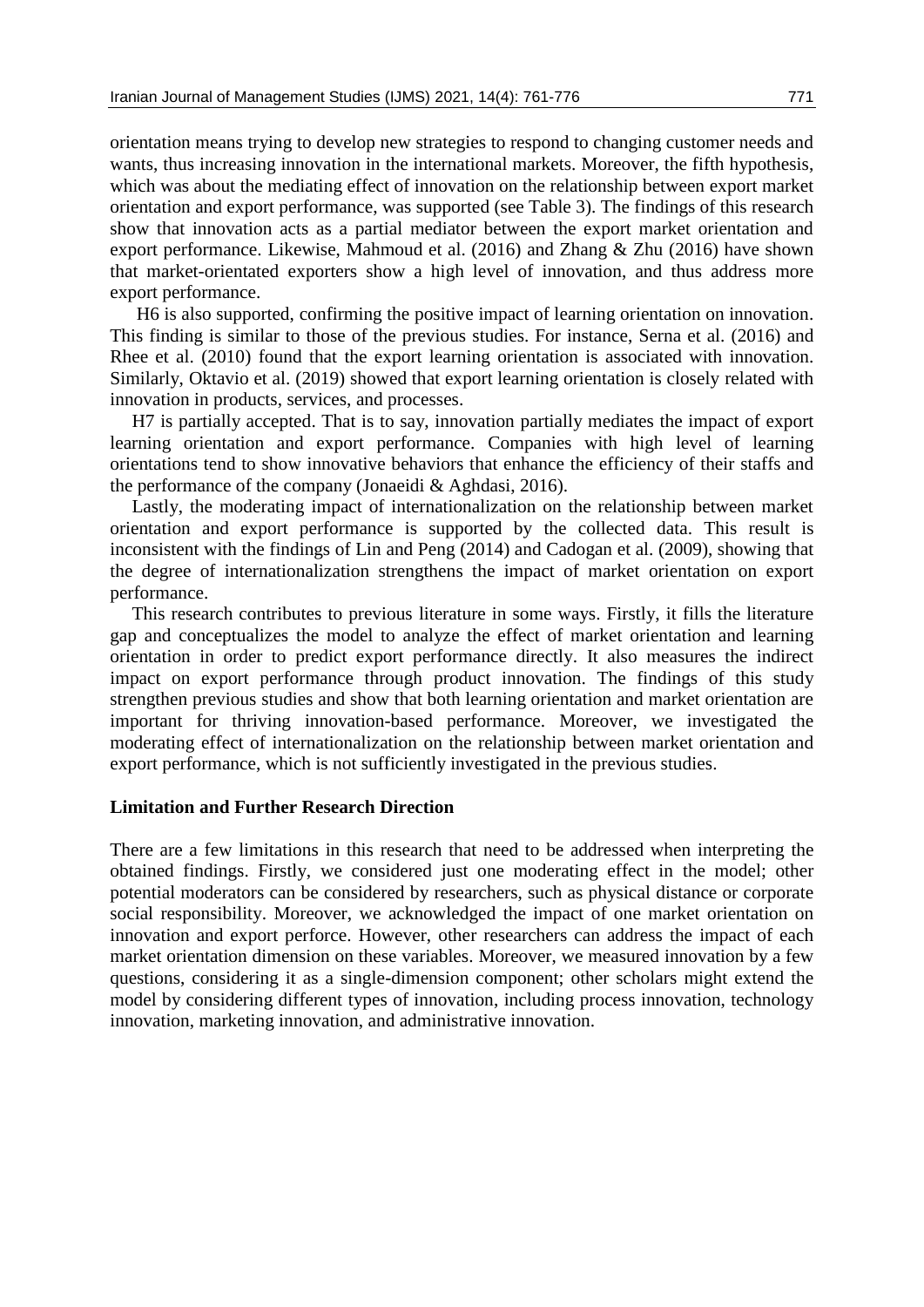# **References**

- Abiodun, S. T., & Mahmood, R. (2015). Fostering export performance in SMEs: The roles of export market orientation and learning orientation in turbulent environment. *International Journal of Economic Perspectives*, *9*(2), 28-48.
- Akman, G., & Yilmaz, C. (2008). Innovative capability, innovation strategy and market orientation: An empirical analysis in Turkish software industry. *International Journal of Innovation Management*, *12*, 69-111.
- Alhakimi, W. , Baharun, R. (2009). 'A synthesis model of market orientation constructs toward building customer value: a theoretical perspective'. African Journal of Marketing Management. 2(1), 43-49
- Amara, N., Landry, R., Becheikh, N., & Ouimet, M. (2008). Learning and novelty of innovation in established manufacturing SMEs. *Technovation*, 28(7), 450-463.
- Assadinia, S., Kadile, V., Gölgeci, I., & Boso, N. (2019). The effects of learning orientation and marketing programme planning on export performance: Paradoxical moderating role of psychic distance. *International Small Business Journal, 37*(5), 423-449.
- Azar, G., & Ciabuschi, F. (2017). Organizational innovation, technological innovation, and export performance: The effects of innovation radicalness and extensiveness. *International Business Review*, *26*(2), 324-336.
- Baker, W., & Sinkula, J. (1999). Learning orientation, market orientation, and innovation: Integrating and extending models of organizational performance. *Journal of Market-Focused Management*, *4*(4), 295–308.
- Baron, R. M., & Kenny, D. A. (1986). The moderator-mediator variable distinction in social psychological research: Conceptual, strategic, and statistical considerations*. Journal of Personality and Social Psychology*, 51, 1173-1182.
- Barclay, Donald W. Thompson, Ron. & Higgins, C. (1995), The Partial Least Squares (PLS) Approach to Causal Modeling: Personal Computer Use as an Illustration, *Technology Studies,* 2, 285-308.
- Battisti, E., Miglietta, N., Nirino, N., & Diaz, M. V. (2019). Value creation, innovation practice, and competitive advantage. *European Journal of Innovation Management*, *23*(2), 273-290.
- Bayraktar, C. A., Hancerliogullari, G., Cetinguc, B., & Calisir, F. (2017). Competitive strategies, innovation, and firm performance: An empirical study in a developing economy environment. *Technology Analysis & Strategic Management*, *29*(1), 38–52.
- Bodlaj, M., Kadic-Maglajlic, S., & Vida, I. (2020). Disentangling the impact of different innovation types, financial constraints and geographic diversification on SMEs' export growth. *Journal of Business Research, 108*, 466-475.
- Boso, N., Annan, J., Adeleye, I., Iheanachor, N., Narteh, B., (2018). Examining the paths from export strategic orientations to export performance: The mediating role of export resource transformation capability. *Thunderbird International Business Review, 60*, 207–230.
- Cadogan J. W., Boso, N., Story, V. M., Adeola, O., (2016). Export strategic orientation–performance relationship: Examination of its enabling and disenabling boundary conditions. *Journal of Business Research, 69*, 5046–5052.
- Cadogan W, Cui C & Li. Y .(2003). Export market Oriented Behavior & Export Perfomance. The Moderating roles of Competitive Intensity of technological Turbulence. *International marketing review.* 20(5), 493-513
- Cadogan, J. W., Kuivalainen, O., & Sundqvist, S. (2009). Export market-oriented behavior and export performance: Quadratic and moderating effects under differing degrees of market dynamism and internationalization. *Journal of international Marketing, 17*(4), 71-89.
- Carmen, C., & José, G. M. (2008). The role of technological and organizational innovation in the relation between market orientation and performance in cultural organizations. *European Journal of innovation* management. 11 (3), 413-434.
- Cavusgil, S. T., & Zou. Shaoming. (1994), Marketing Strategy-Performance Relationship: An Investigation of the Empirical Link in Export Market Ventures, *Journal of Marketing*, 58(1), 1– 21.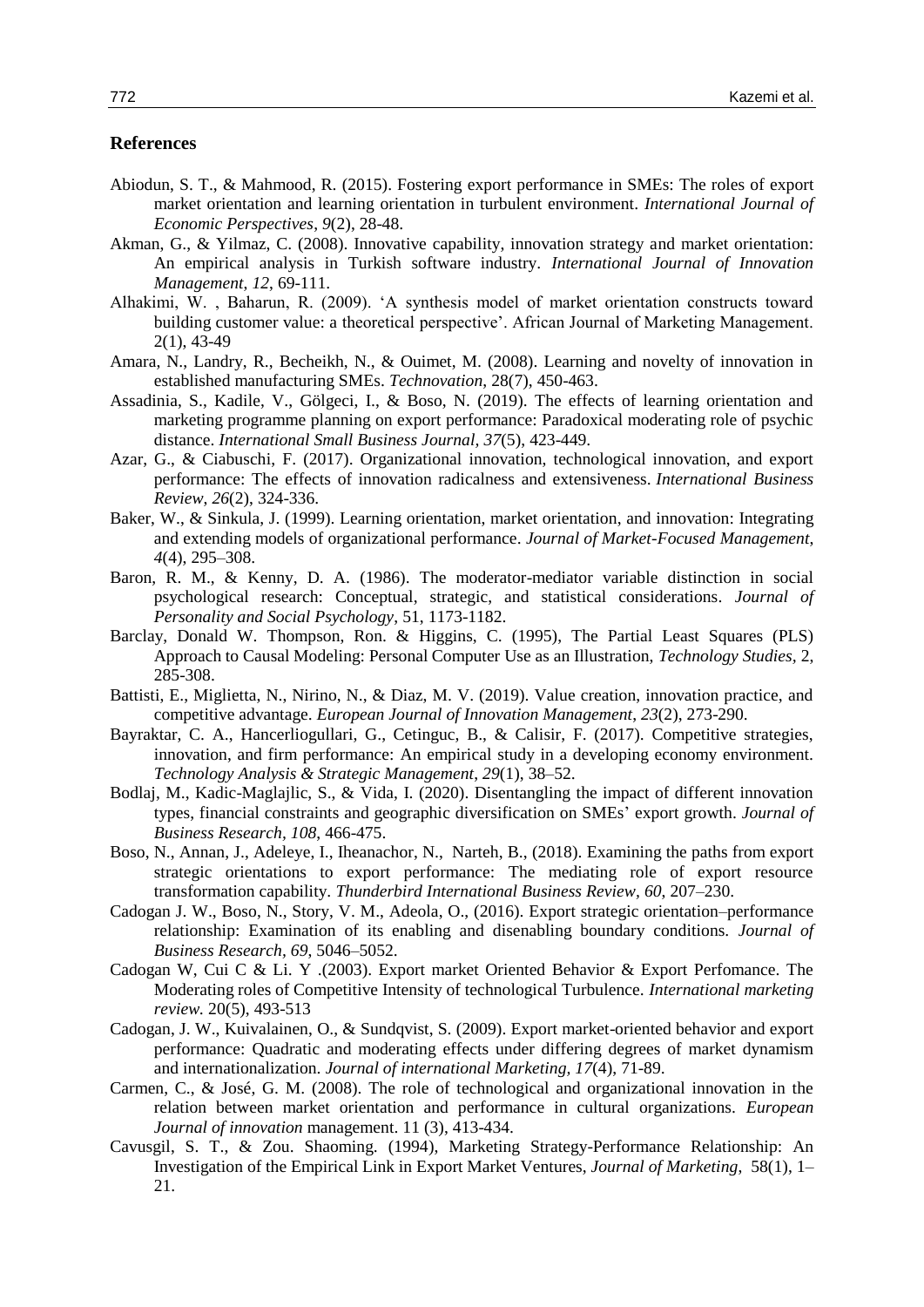- Celec, R., Globocnik, D., & Kruse, P. (2014). Resources, capabilities, export performance and the moderating role of entrepreneurial orientation in the context of SMEs. *European Journal of International Management*, *8*(4), 440-464.
- Chabowski, B., Kekec, P., Morgan, N. A., Hult, G.T., Walkowiak, T., Runnalls, B., (2018). An assessment of the exporting literature: Using theory and data to identify future research directions. *Journal of International Marketing, 26*, 118–143.
- Chang, T. Z., Chen, S. J., & Chiou, J. S. (2015). Management leadership behavior and market orientation: The relationship and their effects on organization effectiveness and business performance. In Marketing, technology and customer commitment in the new economy (pp. 276-281). Springer, Cham.
- Charoensukmongkol, P. (2016). Cultural intelligence and export performance of small and medium enterprises in Thailand: Mediating roles of organizational capabilities. *International Small Business Journal*, *34*,105–122.
- Charoensukmongkol, P. (2020). The interplay between firm resources and government agency social capital on Thai firms' satisfaction with export performance*. International Journal of Globalisation and Small Business*, *11*(1), 18-38.
- Chen, Y., Jiang, Y., Wang, C., & Chung Hsu, W. (2014). How do resources and diversification strategy explain the performance consequences of internationalization? *Management Decision*, *52*(5), 897–915.
- Cho, Y. H., & Lee, J. H. (2020). A study on the effects of entrepreneurial orientation and learning orientation on financial performance: Focusing on mediating effects of market orientation. *Sustainability*, *12*(11), 1-19.
- Cieślik, A., & Michałek, J. J. (2017). Innovation forms and firm export performance: Empirical evidence from ECA countries. *Entrepreneurial Business and Economics Review, 5*(2), 85-99.
- Costa, C., Lages, L. F., & Hortinha, P. (2015). The bright and dark side of CSR in export markets: Its impact on innovation and performance. *International Business Review*, *24*(5), 749-757.
- Fatemi, S.Z., Sadeghian, S., Ganji, S.F.G. and Johnson, L.W. (2021), "Do different genders' knowledge sharing behaviors drive different innovative behavior? The moderating effect of social capital", European Journal of Innovation Management, Vol. ahead-of-print No. ahead-ofprint. https://doi.org/10.1108/EJIM-07-2020-0305
- Fernandes, C. I., Ferreira, J. J., Lobo, C. A., & Raposo, M. (2020). The impact of market orientation on the internationalisation of SMEs. *Review of International Business and Strategy*, *30*(1), 123-143.
- Ghasempour Ganji, S. F., Rahimnia, F., Ahanchian, M. R., & Syed, J. (2021). Analyzing the impact of diversity management on innovative behaviors through employee engagement and affective commitment. *Iranian Journal of Management Studies*, 14 (3), 649-667 https://doi.org/10.22059/IJMS.2020.307781.674164
- Hair, J. F. J., Hult, G. T. M., Ringle, C., & Sarstedt, M. (2014). A primer on partial least squares structural equations modeling (PLS-SEM). *Long Range Planning,* 46(2), 184-185. https://doi.org/10.1016/j.lrp.2013.01.002
- Hakala, H. (2011). Strategic orientations in management literature: Three approaches to understanding the interaction between market, technology, entrepreneurial and learning orientations*. International Journal of Management Reviews, 13*, 199–217.
- Hamelink, M., & Opdenakker, R. (2019). How business model innovation affects firm performance in the energy storage market. *Renewable Energy*, *131*, 120-127.
- Harvey, J. F., Johnson, K. J., Roloff, K. S., & Edmondson, A. C. (2019). From orientation to behavior: The interplay between learning orientation, open-mindedness, and psychological safety in team learning. *Human Relations*, *72*(11), 1726-1751.
- Ho, M. H.-W., & Wang, F. (2015). Unpacking knowledge transfer and learning paradoxes in international strategic alliances: Contextual differences matter. *International Business Review*, *24*(2), 287–297.
- Hoang, B. P. (2015). Relationship of export market orientation, selected export strategy, and export performance: An empirical study. *Global Journal of Management and Business Research: E Marketing*, *15*(6), 1-9.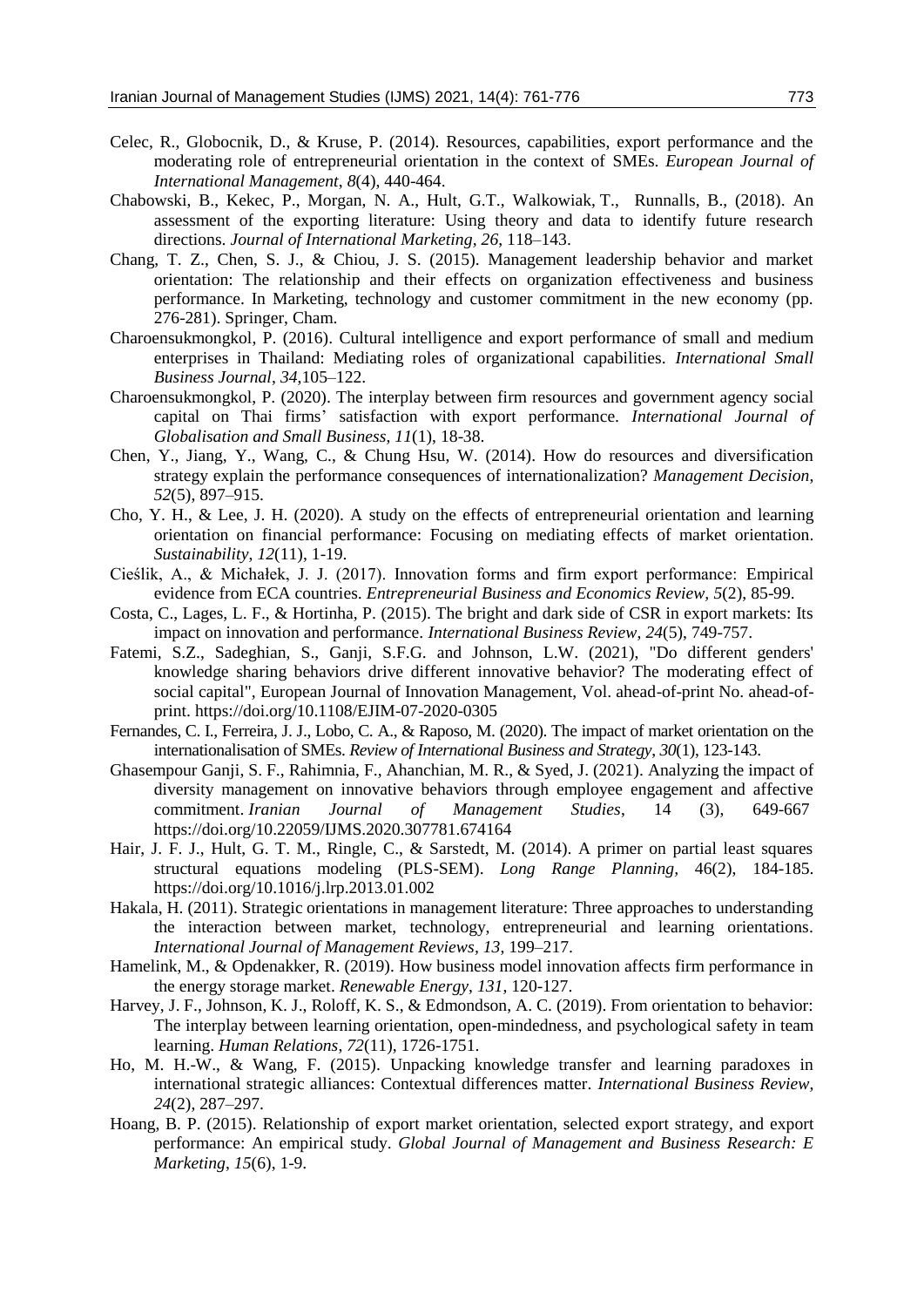- Hult, G. T. M., Hurley, R. F., & Knight, G. A. (2004). Innovativeness: Its antecedents and impact on business performance. *Industrial Marketing Management*, *33*(5), 429–438.
- İmamoğlu, S., Ince, H., Turkcan, H., & Fidan, E. (2018). Learning orientation and absorptive capacity as determinants of innovativeness and firm performance. The European Proceedings of Social & Behavioural Sciences, 235- 246. https://doi.org/10.15405/epsbs.2019.01.02.21, Retrieved from: file:///C:/Users/pcTop/Desktop/ISMC2018F021.pdf
- Imran, M., Aziz, A., & Hamid, S. (2017). Total quality management, export market orientation and firm export performance: A conceptual framework. *International Journal of Academic Research in Business and Social Sciences, 7*(9), 591-601.
- Imran, M., Aziz, A., Hamid, S., Shabbir, M., Salman, R., & Jian, Z. (2018). The mediating role of total quality management between entrepreneurial orientation and SMEs export performance. *Management Science Letters, 8*(6), 519-532.
- Imran, M., Raziq, A., Saleem, H. M. N., & Khaliq, M. (2020). The moderating effect of business network on the relationship between export market orientation, total quality management and company export performance: Evidence from furniture industry of Pakistan. *South Asian Journal of Management*, *14*(1), 43-60.
- Ismail, M. D. (2016). The moderating function of communication on the relationship between entrepreneurship orientation, learning orientation and international relationship trust. *Jurnal Pengurusan (UKM Journal of Management)*, *46*, 1-21.
- Javadian, A., & Ganji, S. F. G. (2014). Experimental theoretical study of non-oil export development strategies [Paper presentation]. First International Conference on Political Epics and Economic Epic, Rodehen, Iran.
- Jamshidi, D., Rousta, A., & Meijani, M. (2019). Is self-esteem important to marketing literature branding perspective from Nike's sport wear industry in Kish Island. *Socialsci Journal*, *5*, 262-276.
- Jamshidi, D., & Rousta, A. (2021). Brand commitment role in the relationship between brand loyalty and brand satisfaction: phone industry in Malaysia. Journal of Promotion Management, 27(1), 151-176.
- Jonaeidi Jafari, M., & Aghdasi, M. (2016). Investigating the effect of distinctive technological styles and organizational learning on organizational performance by mediating organizational innovation (Case study: Banking industry of Iran) [Paper presentation]. The First International Conference on New Advances in Management, Accounting and Economics, Tehran, Iran.
- Kalkan, A., Bozkurt, Ö. Ç., & Arman, M. (2014). The impacts of intellectual capital, innovation and organizational strategy on firm performance. *Procedia-Social and Behavioral Sciences*, *150*, 700–707.
- Kayabasi, A., Kayabasi, A., Mtetwa, T., & Mtetwa, T. (2016). Impact of marketing effectiveness and capabilities, and export market orientation on export performance: Evidence from Turkey. *European Business Review, 28*(5), 532-559.
- Kazemi, A., Rousta, A., & Na'ami, A. (2019). The causal model of export entrepreneurship and export market orientation on export performance: A case study of food and agricultural products export companies. *Journal of System Management, 5*(4), 113-124.
- Khalilian, S., & Farhadi, A. (2002). Investigating factors affecting Iran's agricultural exports. *Journal of Agricultural Economics and Development*, *39*, 71-84.
- Kirca, A. H., Jayachandran, S., & Bearden, W. O. (2005). Market orientation: A meta-analytic review and assessment of its Antecedents and impact on performance. *Journal of Marketing*, *69*(April), 24–41.
- Küster, I., & Vila, N. (2011). Successful SME web design through consumer focus groups. International *Journal of Quality & Reliability Management, 28*(2), 132–154.
- Lawshe, C. H. (1975), A quantitative approach to content validity. *Personnel Psychology*, 28, 563-575.
- Lim, J. S., Darley, W. K., & Marion, D. (2017). Market orientation, innovation commercialization capability and firm performance relationships: The moderating role of supply chain influence. *Journal of Business & Industrial Marketing*, *32*(7), 913-924.
- Lin, H., K.-F., & Peng, Y.-P. (2014). Impact of export market orientation on export performance: A relational perspective. *Baltic Journal of Management*, *9*(4), 403-425.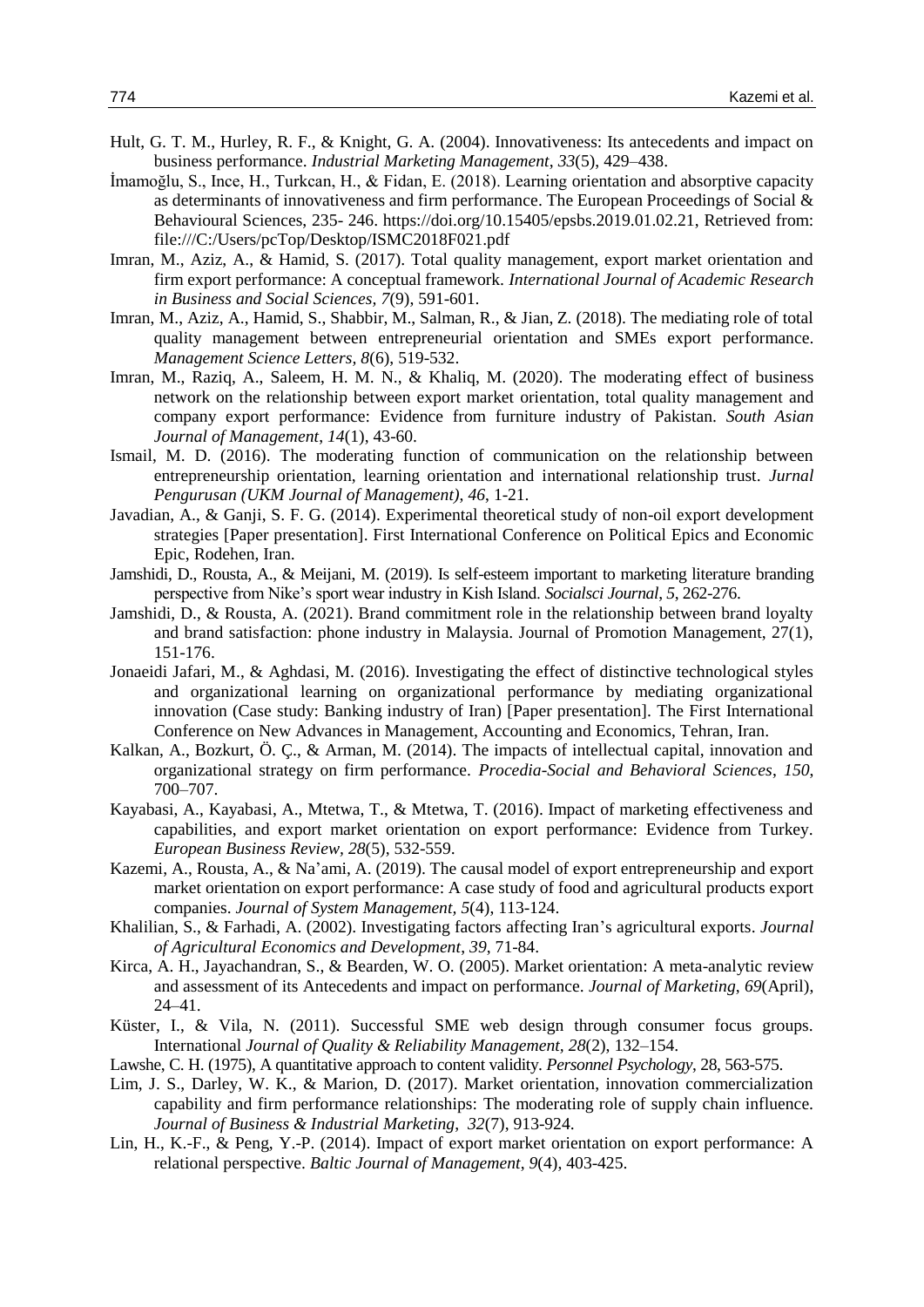- Liu, J., & Xie, J. (2020). Environmental regulation, technological innovation, and export competitiveness: An empirical study based on China's manufacturing industry. *International Journal of Environmental Research and Public Health, 17*(4), 1427.
- Mahmoud, M. A., Blankson, C., Owusu-Frimpong, N., Nwankwo, S., & Trang, T. P. (2016). Market orientation, learning orientation and business performance: The mediating role of innovation. International Journal of Bank Marketing. 34 (5), 623-648.
- Mairesse, J., & Wu, Y. (2019). Impacts of innovation, export, and other factors on firm employment growth in Chinese manufacturing industries. *Industrial and Corporate Change, 28*(1), 123-138.
- Makvandi, N., & Razavi Nejad, A. H. (2018). Investigating the mediating role of organizational innovation and learning orientation in the relationship between market orientation and business performance. *Revista Publicando*, 5(15), 402-421.
- Mehrara, M., Seijani, S., & Karsalari, A. R. (2017). Determinants of high-tech export in developing countries based on Bayesian model averaging. Zbornik radova Ekonomskog fakulteta u Rijeci: časopis za ekonomsku teoriju i praksu/Proceedings of Rijeka Faculty of Economics: J*ournal of Economics and Business*, *35*(1), 199-215.
- Meijani, M., Rousta, A., & Jamshidi, D. (2021). Employing the creative approach of brand addiction to develop a model of repurchasing luxury products. Journal of Innovation and Creativity in Human Science, 10(4), 113-142.
- Merrilees, B., Rundle-Thiele, S., & Lye, A. (2011). Marketing capabilities: Antecedents and implications for B2B SME performance. *Industrial Marketing Management*, *40*, 368–375.
- Morgan, N. A., Kaleka, A., & Katsikeas, C. S. (2004). Antecedents of export venture performance: A theoretical model and empirical assessment. *Journal of Marketing, 68*, 90–108.
- Navarro, A., Acedo, F. J., Robson, M. J., Ruzo, E., & Losada, F. (2010). Antecedents and consequences of firms' export commitment: An empirical study. *Journal of International Marketing*, *18*(3), 41–61.
- Navarro-García, A., Schmidt, A. C.-M., & Rey-Moreno, M. (2015). Antecedents and consequences of export entrepreneurship. *Journal of Business Research*, *68*(7), 1532–1538.
- Oktavio, A., Kaihatu, T. S., & Kartika, E. W. (2019). Learning orientation, entrepreneurial orientation, innovation and their impacts on new hotel performance: Evidence from Surabaya. *Jurnal Aplikasi Manajemen, 17*(1), 8-19
- Onağ, A. O., Tepeci, M., & Başalp, A. A. (2014). Organizational learning capability and its impact on firm innovativeness. *Procedia-Social and Behavioral Sciences*, *150*, 708–717.
- Piercy, N. (1981). Company internationalization: Active and reactive exporting. *European Journal of Marketing, 15*(3), 26-40.
- Rauf, A., Ma, Y., & Jalil, A. (2019). Revisiting the innovation-export nexus using industry-level data: Evidence from China's large-and medium-sized industrial enterprises*. International Journal of Economics and Financial Issues*, *9*(3), 73-80.
- Real, J. C., Roldán, J. L., & Leal, A. (2014). From entrepreneurial orientation and learning orientation to business performance: Analysing the mediating role of organizational learning and the moderating effects of organizational size*. British Journal of Management*, *25*(2), 186–208.
- Reçica, F., Hashi, I., Jackson, I., & Krasniqi, B. A. (2019). Innovation and the export performance of firms in transition economies: The relevance of the business environment and the stage of transition. *International Journal of Entrepreneurship and Small Business*, *38*(4), 476-506.
- Rekarti, E., Doktoralina, C. M., & Saluy, A. B. (2018). Development model of marketing capabilities and export performance of SMEs: A proposed study. *European Journal of Business and Management*, *10*(22), 107-114.
- Rhee, J., Park, T., & Lee, D. H. (2010). Drivers of innovativeness and performance for innovative SMEs in South Korea: Mediation of learning orientation. *Technovation*, *30*(1), 65–75.
- Rosenbusch, N., Brinckmann, J., & Bausch, A. (2011). Is innovation always beneficial? A metaanalysis of the relationship between innovation and performance in SMEs*. Journal of Business Venturing, 26*(4), 441–457.
- Rousta, A., & Jamshidi, D. (2020). Food tourism value: Investigating the factors that influence tourists to revisit. Journal of Vacation Marketing, 26(1), 73-95.